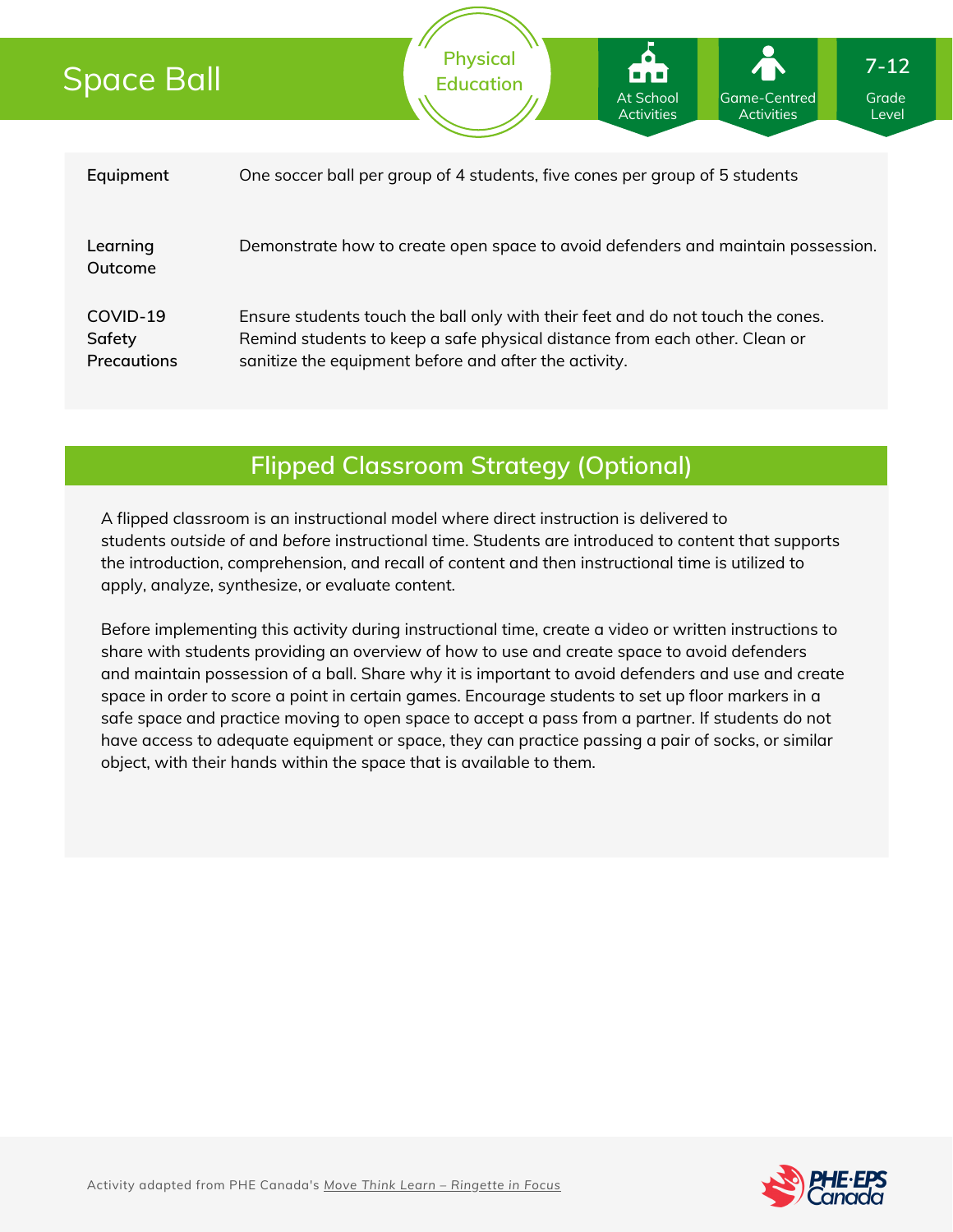# Space Ball

**Physical Education**

## **Activity Description**

Place five cones in a safe playing area so that each group of four has an area with five cones. Create a square with the cones and place one cone in the middle of the square.

As a large group, review how and why to use and create space to avoid defenders and maintain possession. If utilizing a flipped classroom strategy, remind students to apply what they learned or reviewed in advance of the activity.

Divide students into groups of four and assign each group a playing area. Each group member stands with one foot touching one of the cones in the playing area. Provide a soccer ball to one group member in each group. On a signal, the group member with the ball makes a pass to another group member. When the pass is received, each group member must move to a different cone before another pass can be completed. The group member with the ball is permitted to dribble the ball to a new cone before making a pass. Each group works to be the first group to successfully complete two rounds of passes to each group member.

## **Physical Education Competencies Reflection Questions**

#### **MOVE**

**Develop psychomotor skills, tactics, and strategies that facilitate a variety of physical activities across diverse environments.**



**Develop cognitive skills and strategies for a variety of movement contexts that facilitate critical thinking, decision- THINK**



#### **making, and problem solving.**

**Develop affective skills and strategies that facilitate healthy and safe relationships with themselves, with FEEL**

**others, and with their environment.**

### **ACT**

**Practice behaviour skills and strategies that facilitate movement competence and confidence.**



Reflection is important to support learning during physical education. Consider asking students the reflection questions below and discuss the answers together.

- *How did your group communicate to decide which cones to move to before each pass?*
- *How is this activity similar to the tactics used in certain sports and physical activities?*



Grade Level

7-12

Game-Centred Activities

At School Activities